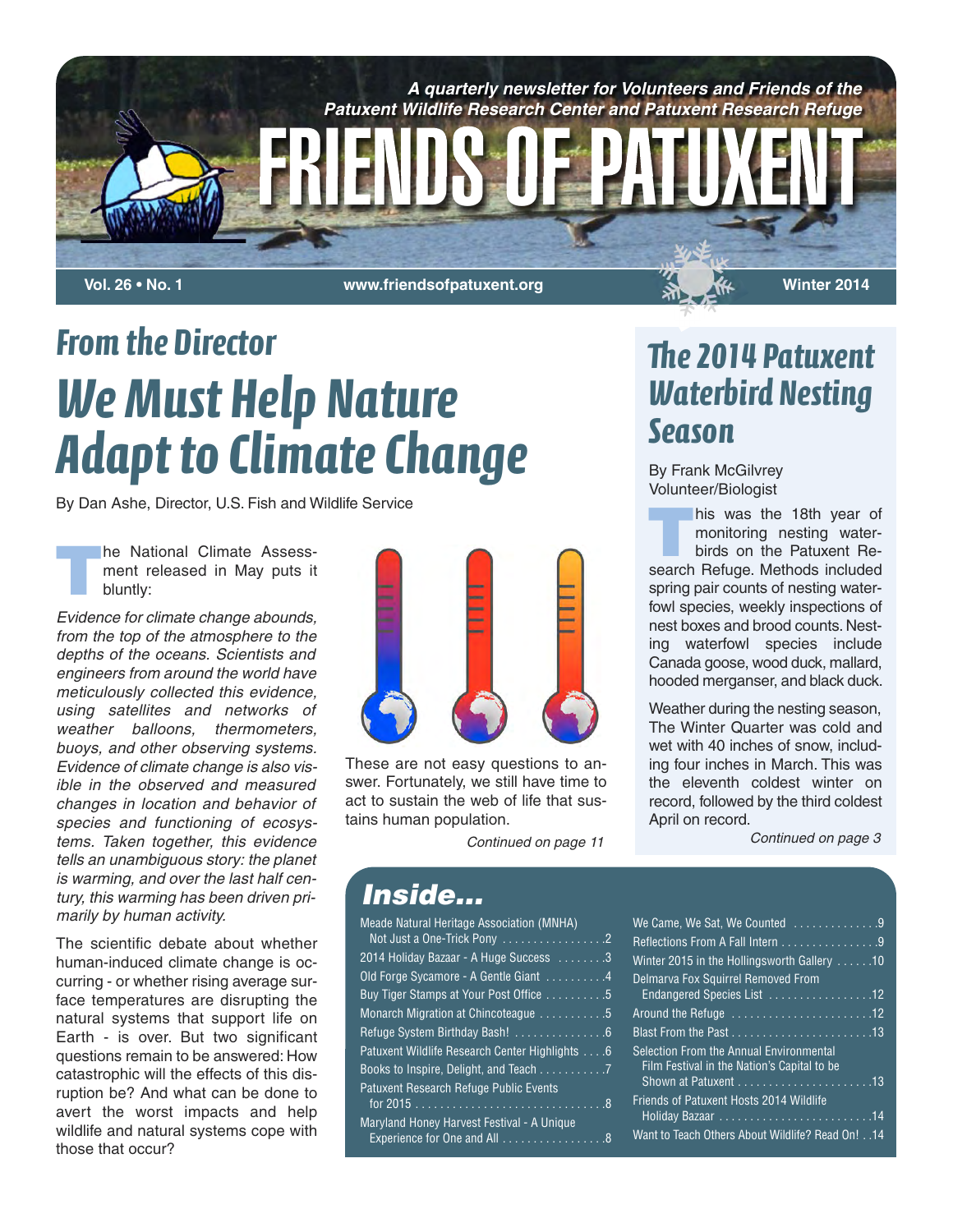# *Meade Natural Heritage Association (MNHA) Not Just a One-Trick Pony!*

Brad Knudsen, Refuge Manager

**W**hen most of us think of the Meade Natural Heritage Association (MNHA), we probably think, "Oh, they are the "hunt club" that sells permits to hunt on Patuxent." While that is clearly a huge part of their presence here, there is so much more to MNHA than initially meets the eye.

As a non-profit cooperative association, they support the refuge and wildlife-dependent recreation in a multitude of ways. Their board, members, and volunteers host multiple shotgun qualification days at our shooting ranges, something any hunter planning to hunt deer with a shotgun in Maryland must do annually to show their proficiency. This draws several hundred people to the refuge each fall. They also help with our annual "Wildlife Conservation Day" event in August - providing archery and BB Gun target practice, waterfowl retrieval demonstrations, and exposure to other outdoor recreation opportunities. They are actively engaged in spring wild turkey surveys, helping track population trends on the refuge. MNHA teaches

hunter safety courses to about 150 youth every year, engaging the next generation of outdoor enthusiasts in firearms safety and hunter ethics. MNHA also has hired interns that, this fall, have worked 48 hours per week at our North Tract Visitor Contact Station, providing the ONLY warm bodies there on Sundays since early September, as our own intern program has fallen on hard times due to recent policy changes.

## *"It just makes you feel good inside and people benefit from it"*

One of the more satisfying activities in which MNHA is involved is the state's "Farmers and Hunters Feeding the Hungry" program (FHFH). The program, which provides renewable protein-rich venison to people most in need, started in Maryland in 1997. MNHA became one of its first sponsors.

*Friends of Patuxent* is published quarterly and can be read online or mailed to our Friends upon request.

Many of the newsletter contributors and other assistants are volunteers. There are regular contributors, however, we welcome and encourage all volunteers and Friends to submit items for the newsletter by sending or bringing them to:

#### **Editor, Friends of Patuxent Newsletter ATTN: Ross Feldner**

**11811 Ivanhoe Street Wheaton, MD 20902**

Or email to **ross.feldner@verizon.net**

All articles submitted to the Friends of Patuxent Newsletter will be reviewed by newsletter staff prior to their publication. We reserve the right to not publish submissions based on length, content or suitability.

To become a member of the Friends of Patuxent or send a donation, please see "Membership Application" on page 11.

Hunters can donate legally harvested deer to a collection site, such as the one MNHA manages at our North Tract Hunting Control Station. The deer are processed - skinned, butchered and packaged - and then taken to various food banks in the Washington DC metropolitan area, where they are turned into chili, hamburgers, and other meals that serve the homeless and needy.

Former member Tom Engle first got MNHA involved in this program in 1997. Since then, current members Frank Riffle and John Green have been the "rocks" that have kept this program going at Patuxent. "It just makes you feel good inside and people benefit from it," Riffle explained when asked why he does it. In any given year, Riffle and Green may process between 15-50 deer. Each deer will render about 40-50 pounds of venison. In the program's earliest years, MNHA was contributing nearly 2,000 pounds of venison to FHFH each fall! Last year's donations totaled only about 300 pounds. That still feeds a lot of hungry mouths, Riffle was quick to point out.

From its humble origins in Maryland, this program, or variations of it, has now gone nationwide. Maryland remains among the top providers in terms of numbers of sponsors contributing to this admirable cause.

Chances are if you stop by the North Tract's Hunting Control Station during hunting season, you will find Frank Riffle or John Green - or a new recruit they eagerly seek - in the butcher shed, selflessly processing a freshly harvested deer to be taken to a local food bank. There, someone in need will enjoy a hot meal, courtesy of a hunter's generosity and MNHA's commitment to helping the hungry!  $\bigtriangledown$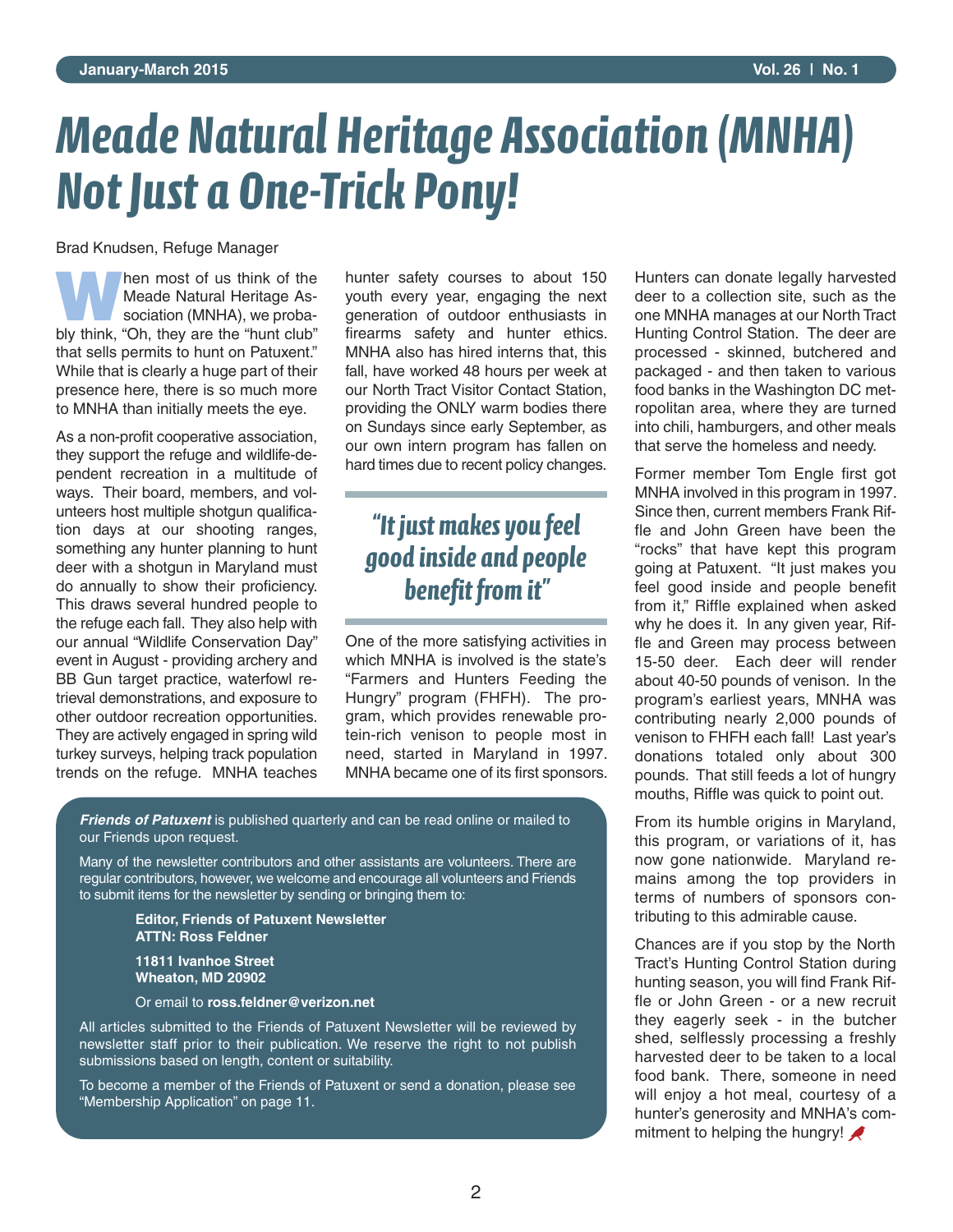### *e 2014 Patuxent Waterbird Nesting Season*

*Continued from page 1*

**Pair counts** - Pair counts of nesting waterfowl species are conducted as part of the weekly waterbird census, from mid-March to mid-June. The peak is in mid-April. After that date, early nesters have begun incubation. Late pair counts provide information on renesting efforts. Pair counts provide the most reliable information on nesting populations of resident waterfowl. This has become more important since we have stopped searching islands for nesting geese, mallards and black ducks. It also provides data on the total nesting population of wood ducks and hooded mergansers; box as well as cavity nesters. Canada geese

peaked at 120 pairs, the same as last year. There was a record low of 62 pairs on Central Tract. In the 1990s, the population peaked at 270 pairs.We recorded 68 pairs of wood ducks, comparable to last year.The peak was 82 pairs in 2005 and the low was 55 in 2000. Mallards totaled 16

pairs, the same as last year. There were five pairs of hooded mergansers and two pairs of black ducks, also the same as last year.

**Nesting** - Nest searches were restricted to boxes. The number of boxes was reduced from 140 to 56. Thirty of the 45 clutches of wood ducks hatched. This was the lowest hatching success ever. Seven clutches were lost to black snakes. No previous year recorded more than two. The same exceptional losses were also recorded in song bird boxes this year. We have been unable to devise a guard to keep the snakes out. The biggest conundrum was the very low return of yearling hens, only nine, near the record low compared to a very high return of older hens. Twenty-five of 35 hens older than two returned; a 71% return. Eight of nine 3 year olds returned as 4 year olds. If there had been a similar return of year-

lings we should have had about 20 hens. There were two nests of hooded mergansers in boxes, the same as last year. Both clutches hatched.

**Broods** - Broods are counted during the weekly waterbird counts and as often as seen during other activities. Research in the 1970s on the Refuge indicated that twice weekly counts are the minimum for accurate records of wood duck broods. There were 27 broods of Canada geese in which at least one gosling reached flight stage. An estimated 45 young were reared.The vast majority were on Central Tract. One pair nested and reared their goslings within a pesticide research area.

> No predation there! North Tract broods often disappear.Three broods totaling seven goslings got on the wing on South Tract. We had more broods than last year (16) but poorer survival (50). By contrast, in the peak year of 2004, 275 goslings were reared. The poor wood duck hatching success

was reflected in the number of broods seen. We recorded 33 broods of 100 ducklings, including six cavity hatched broods. Last year, 40 broods with 150 young were reared. We had two broods of mallards. No hooded merganser or black duck broods were recorded.

**Other waterbird nests** - We continue to have only one osprey nest. Three young were reared. This pair is successful every year, but we never have had a second nest. For the first time since the turn of the century, we had a bald eagle nest on the refuge. One young was reared.

#### **Other species using wood duck**

**boxes** - This included one grey squirrel, four tree swallows, two crested flycatchers, and one Carolina wren. Nesting was much lower than previous years; perhaps due to fewer available boxes.  $\blacktriangle$ 

## *2014 Holiday Bazaar A Huge Success*

#### By Dennis Hartnett

**THE PERIME FRIENDS**<br> **THE ANN AND RESE**<br> **THE ANN AND RESE**<br> **THE ANN AND RESE**<br> **THE ANN AND RESELUTED AND RESELUTED AND RESELUTED AND RESELUTED AND RESELUTED ASSEMBLY AND RESELUTED AND RESPLANCE AND RESPLANCE AND RESPLA** bazaar (version 2014) was a ship of Brenda Stone assisted by Jeanne Latham, the bazaar made a profit of over \$2,500! Visitors were greeted by a red and white "North Pole" indicating where each of the various events was located. The bazaar had a variety of vendors selling everything from woodcraft products to handpainted ostrich eggs. The Friends Bazaar committee organized this year's event which also featured a bake sale, Crane Café, crafts sales, "Made by Friends" table, kids shop and a thrift shop. Also featured at this year's bazaar were an origami crafts table and a holiday card making table giving visitors the opportunity to be creative and have fun at the same time.



Michael the wood duck made an appearance as well as live turtles brought by Laurel Harrison, a former staffer. Children had an opportunity to listen to stories about animals and see wild animals up close and personal.

Special thanks goes out to Susan Minter for organizing the volunteer force to help the vendors, set up and break down the event, and all the other various tasks that were needed to assist the visitors. Close to 500 visitors walked through the door during the bazaar. This number was almost an increase of 200 over last year's bazaar attendance.

A special thanks also goes out to the many volunteers, Friends and everyone else who helped make the bazaar the success that it was.  $\blacktriangleright$ 

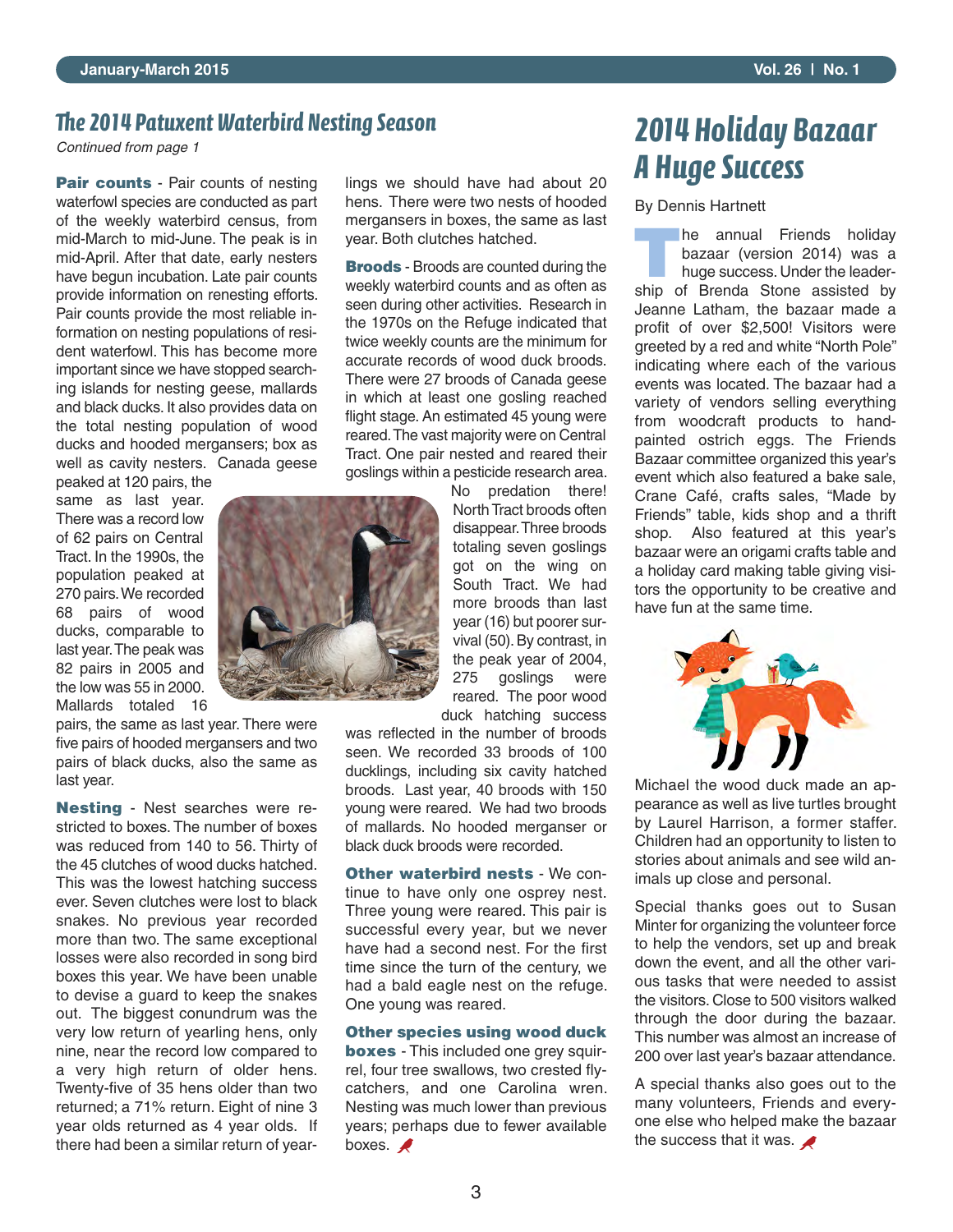# *Old Forge Sycamore-A Gentle Giant*

Bill Harms, Volunteer North Tract Plant Inventory Coordinator

**T**he North Tract of the Patuxent Research Refuge is the home to a gentle giant called Old Forge Sycamore, a huge American Sycamore *(Platanus occidentalis)* tree located east of the Old Forge Bridge in the bottomland forest along the north bank of the Little Patuxent River.

The Maryland Big Tree Program officially measured Old Forge Sycamore in late October 2014, and found that it was 249 inches in circumference at 4.5 feet above the ground and 112 feet high. Its spread was 117 feet. Using standard big tree point scoring formula<sup>1</sup>, it scored 390 points. This placed it as the largest American Sycamore in Anne Arundel County, the sixth largest American Sycamore in Maryland, and the 36th largest tree overall in Maryland.

## *The best estimate for this giant's age is between 200 and 300 years old.*

The American Sycamore is native to Eastern North America, its range extending from Iowa to Ontario and Maine in the north, Nebraska in the west, and south to Texas and Florida. It is often found in riparian and wetland areas. It is common throughout the refuge and flourishes in the bottomland forest areas along the Patuxent and Little Patuxent Rivers.

Old Forge Sycamore is very healthy for its size.The write-up about this tree on the Maryland Big Tree Program's website (www.mdbigtrees.com.) states that our giant sycamore is a "single trunk tree" and in "perfect condition with no evidence of any rot pocket or hollow trunk."

Determining Old Forge Sycamore's age is problematic. Cutting it down and counting the rings is not feasible for obvious reasons. Core sampling and counting the rings is not recommended because of potential harm to the tree and it would not necessarily provide good results. So for now we are stuck with estimating its age. Using a formula from the International Society of Arboriculture2 the tree is calculated to be 316 years old. So this means it could have been around in the early 1700's. However, the tree is growing on a favorable site, and



because of this it is probably much younger than 316 years old. So until the tree falls down and someone counts its rings at that time we will never know its exact age. The best estimate for this giant's age is between 200 and 300 years old.

Old Forge Sycamore has the potential to be around for many more years to come because it is so healthy and because of its almost perfect growing location. The tree is growing in an area that is not accessible to the general public, but if you have a chance, see if you can view this gentle giant from a distance. Refuge visitors can view it from Wildlife Loop Road about 500 feet east of the Old Forge Bridge. It is about 300 feet south of the road and there are two posts along the edge of a field marking its location. If you cannot see the tree, you can ask the North Tract Visitor Control Station for specific directions.

<sup>1</sup> The standard formula for determining big tree points is Points = Height in feet + Circumference in inches at 4.5 feet above the ground +  $(1/4 X$  Spread in feet). So for this tree, its points are 112 feet + 249 inches +  $(1/4 X 117$  feet) = 390 points.

<sup>2</sup> The International Society of Arboriculture's standard formula for determining a tree's age is the growth factor by species times the tree's diameter in inches at 4.5 feet above the ground. Since the tree's diameter is 79 inches (circumference of 249 inches/ $\pi$  (3.14) and the growth factor for American Sycamore is 4, the tree's calculated age is 79 X 4 or 316 years old.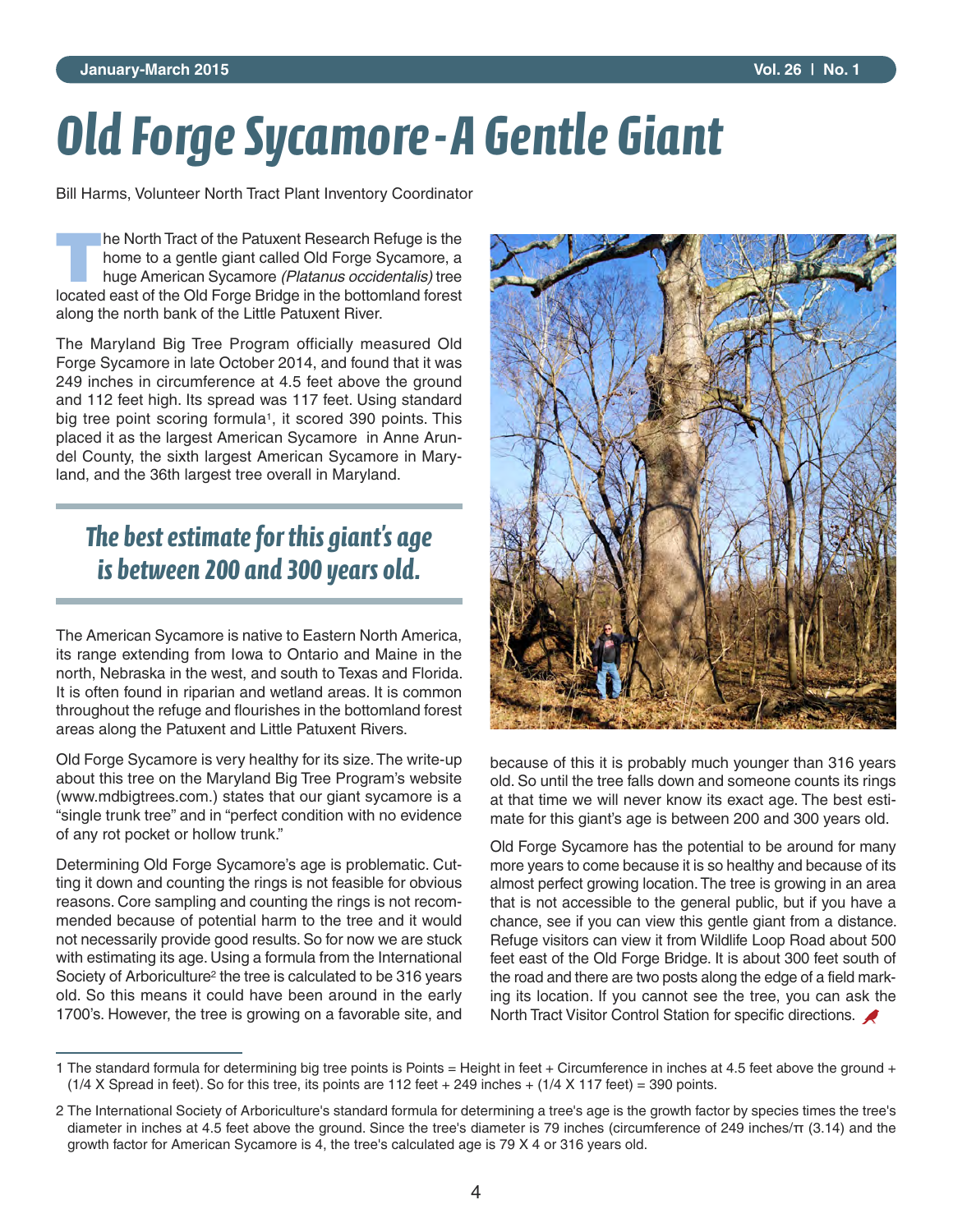# *Buy Tiger Stamps at Your Post Office*

**AMERICANS** mericans once again can buy the *Save Vanishing*<br>*Species* stamp at post offices and online. Funds help<br>conserve some of the world's most iconic and threat-*Species* stamp at post offices and online. Funds help conserve some of the world's most iconic and threatened species.

The stamp - known as the Tiger Stamp for its image of an Amur tiger cub - works just like a regular postal stamp but sells at a slightly higher price. The additional money goes to the U.S. Fish and Wildlife Service's Multinational Species Conservation Funds, helping conservation of elephants, rhinoceros, tigers, great apes and marine turtles.



The stamp was created in 2011, but sale was congressionally mandated for only two years. At the end of 2013, the Post Office pulled the stamp. Congress passed legislation that now guarantees four more years of stamp availability.

The Tiger Stamp has generated more than \$2.5 million for international conservation from the sale of 25.5 million stamps. Among the 47 projects in 31 countries supported:

- In the Meghalaya state of India, a stamp-funded project is securing remnant community forests by making them community conservation reserves to be locally managed for the benefit of elephants.
- In Kambas National Park, Indonesia, a key partnership is decreasing human-elephant conflict at the edge of the park by expanding and securing habitat and vital water needs for elephants within the park.
- A landscape approach to conservation of the Cross River gorilla in Cameroon and Nigeria is ensuring the survival of this critically endangered great ape through support for a network of core protected areas and corridors across the Afi Kagwene landscape, managed in collaboration between local communities and governments.
- Mkomazi National Park, Tanzania, and North Luangwa National Park, Zambia, local community education programs are helping reduce the poaching pressure on black rhinos.

The *Save Vanishing Species* Stamp will be available in U.S. post offices and at USPS.com.To learn more about the Multinational Species Conservation Funds and the *Save Vanishing Species*, visit: www.tigerstamp.com.

# *Monarch Migration at Chincoteague Special Presentation at the Friends Annual Meeting*

Jeanne Latham, Patuxent Research Refuge Volunteer

The Deckhart Technical Technical States of Patuxent Annual Meeting,<br> **A**t the October 28th Friends of Patuxent Annual Meeting,<br>
bers, were treated to a fascinating presentation about nearly 30 attendees including guests and Board members, were treated to a fascinating presentation about monarch butterflies migrating through Chincoteague National Wildlife Refuge in nearby Virginia. Guest speaker Denise Gibbs was introduced by Sparky Sparks, Secretary of Friends.

Denise quickly captived us with her intriguing stories, amazing photos, and her recently discovered facts about monarch butterflies. Denise told us that what got her hooked was a phone call from Dr. Lincoln Brower of the University of Florida, who is considered an expert in monarch butterfly biology.

Although Denise's expertise was as a naturalist, he tapped her interest and inspired her to become a citi-



zen scientist by collecting facts about the migration of monarchs at Chincoteague National Wildlife Refuge on Assateague Island, Virginia. Denise informed us about the incredible method of tagging these light-weight wonders and then monitoring them during their fall migration southward. Through meticulous research experiences day and night, Denise documented exciting facts about monarch behavior including:

- Monarch butterflies migrate over long stretches of water, sometimes at night
- When blown out to sea, may float back to shore on the surface of the water, dry out and continue their migration south
- Monarchs roost on certain plants and trees, which she documented throughout the Refuge property.

This was truly a remarkable presentation and we all appreciated Denise taking time out of her busy schedule to speak with us.

Background Information about Denise Gibbs from the Monarch Watch Conservation Specialists website: http://www.monarchwatch.org/cs/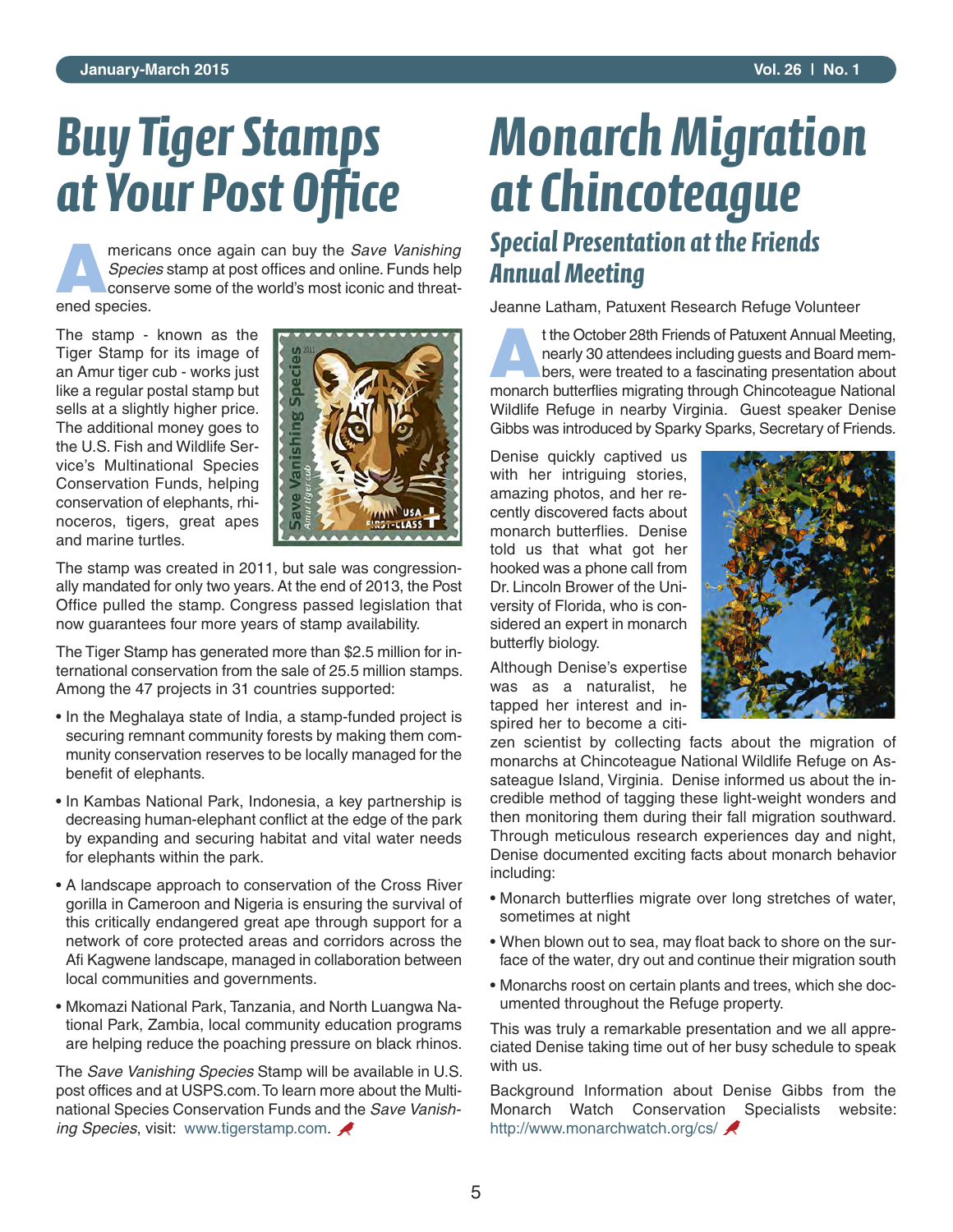# *Refuge System Birthday Bash!*

## *National Wildlife Visitor Center Saturday, March 14, 2015 10:00 am-3:00 pm*

Amy Shoop, Visitor Services

**Consider the Birthday of the Na-<br>tional Wildlife Refuge System!<br>See live animals, crafts, hikes,** tional Wildlife Refuge System! See live animals, crafts, hikes, live music and much more! No registration required.

Join Patuxent Research Refuge staff and an amazing core of service and Friends of Patuxent volunteers as

Patuxent hosts the annual Birthday Bash to cele-

brate the National Wildlife Refuge System's 112th Birthday on Saturday, March 14, 2015 from 10:00 am - 3:00 pm at the National Wildlife Visitor Center. Each year national wildlife refuges and wetland management districts across the nation celebrate the establishment of America's first national wildlife refuge!

It all started when Pelican Island National Wildlife Refuge, located off the coast of Florida, was established as the first national wildlife refuge which would later become part of the present day National Wildlife Refuge System. Pelican Island NWR was established by Executive Order on March 14, 1903 by President Theodore Roosevelt. This land became the first federal bird reservation and was established to protect brown pelicans and other native birds nesting on the island.This became one of many lands and waters to be set aside by the federal government for the protection of wildlife.

Today, the National Wildlife Refuge System comprises over 560 national wildlife refuges and 38 wetland management districts that protect over 150 million acres of land and water habitat to support thousands of species. To be more specific: "National wildlife refuges provide habitat for more than

> 700 species of birds, 220 species of mammals, 250 reptile and amphibian species and more than 1,000 species of fish. More than 380 threatened or endangered plants or animals are

protected on wildlife refuges. Each year, millions of migrating birds use refuges as stepping stones while they fly thousands of miles between their summer and winter homes."

Plus, refuges welcome over 45 million visitors a year with at least one refuge in every state in the U.S. to visit. That is a lot to celebrate!

Information and quotes obtained for this article can be found at https://www.fws. gov/refuges/index.html Check it out!

If you would like to volunteer to help with events such as this one, please contact our Volunteer Coordinator Diana Ogilvie at Diana\_Ogilvie@fws.gov.

## *Visit us on Facebook and Twitter*

**https://www.facebook.com/PatuxentResearchRefuge https://twitter.com/USFWSNortheast/status/78546358377783296**

# *Patuxent Wildlife Research Center Highlights*

Jenn Hill

**T**here are many happenings to highlight for USGS, however here are two that stand out. The first is that November 6th marked a small, family oriented rededication of the Conservation Heritage Trail on the South Tract. The trail was re-dedicated in honor of former Center Director, Greg Smith. Greg was instrumental in the revitalization of the trail which highlights the many conservation heroes that have contributed to the protection and conservation of natural resources. Take some time to visit the 1/4 mile trail that speaks volumes to the conservation community of which Patuxent is a part.

Secondly, a new book is out that features the beloved Whooping Cranes and their mighty heroes the Sandhill Cranes. *Unlikely Heroes: 37 Inspiring Stories of Courage and Heart from the Animal Kingdom*, by Jennifer S. Hol-

land, features a story telling of the heroic work the "Cooperative" Sandhill Cranes perform by serving as surrogate



parents and mentors for the endangered Whooping Crane chicks. The story highlights John French and Brian Clauss both employees of USGS. The **Wildlife Images Bookstore** will be selling copies of this inspiring book if you would like to purchase your own copy! You may also learn more about the book by visiting the link below.

http://www.npr.org/blogs/13.7/201 4/10/09/354635652/when-dogscats-and-rats-come-to-the-rescue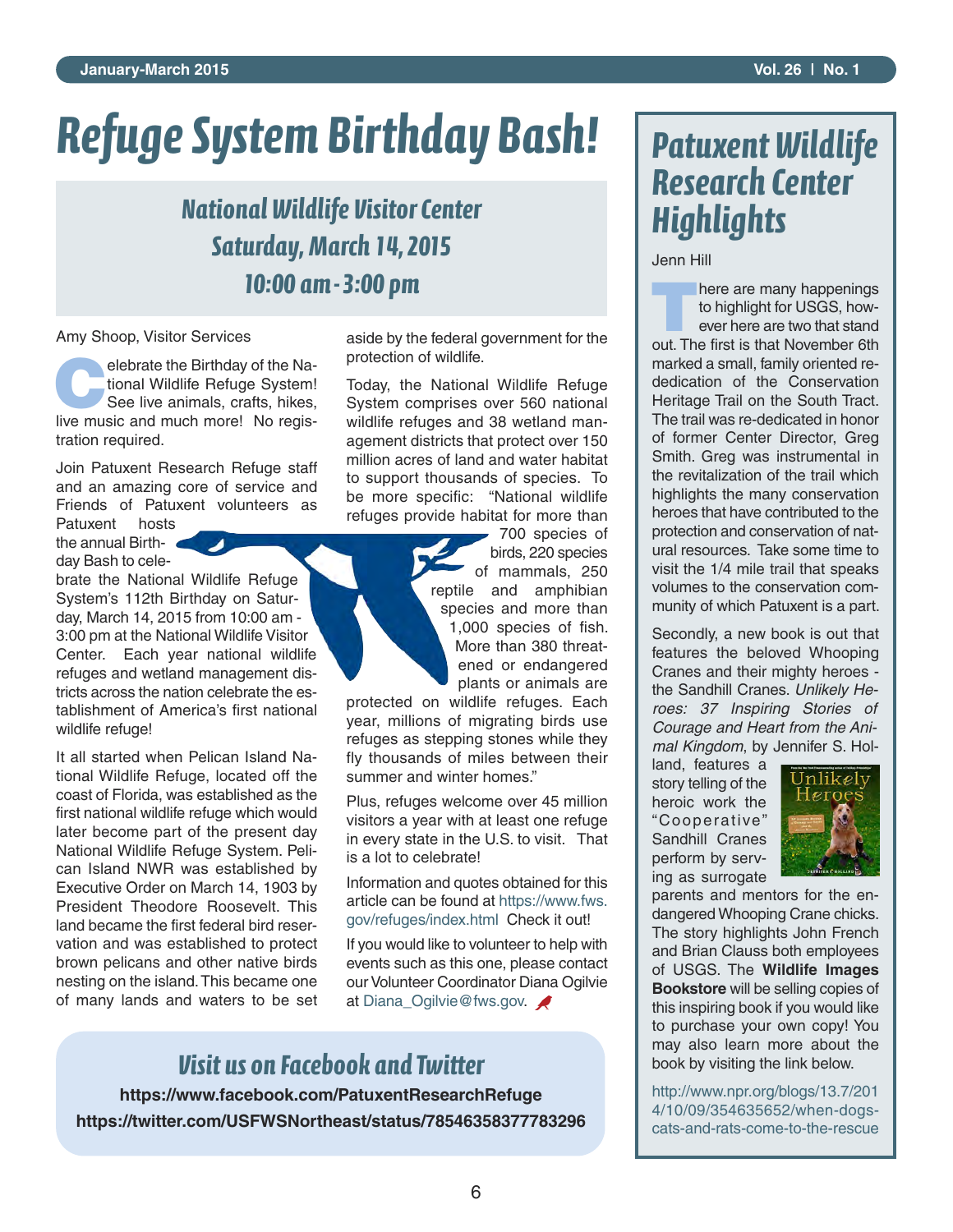# *Books to Inspire, Delight, and Teach*

by Pat Simon, Bookstore Volunteer

**I** f the last weeks of winter have you thinking of spring and making plans for when the weather is warmer, you f the last weeks of winter have you thinking of spring and making plans might want to stop by the Friends'Wildlife Images bookstore in the Visitor Center for a good book about nature, gardening, hiking, or exploring the outdoors. The store's inventory of books, for both children and adults, has been changing and growing over the last few months so chances are you will find something new to add to your bookshelf. Here are a few staff favorites that are just a sampling of the variety of titles on the shelves.

## *Especially For Children*

**Mother Monarch**. Mindy Lightipe. Colorful illustrations and lively text take one through the lifecycle of the monarch butterfly—from the mother laying eggs, to a hatching caterpillar, to pupating into a chrysalis, and a new generation including the monarch's amazing migration. \$19.99

**Monarch and Milkweed**. Helen Frost. Beautiful jewel toned illustrations help tell the story of the relationship between migrating monarchs and the milkweed plant. \$17.99

**Bee Life**. (from the Small Life Series). This easy to read text with stunning illustrations that include amazing closeups of bees, tells the story of the life of bees.The text is punctuated with notes and fun facts about bees. \$12.99

**Finding Birds in the Chesapeake Marsh**. A child's first book by Zola Aiken with illustrations by David Aiken. A birding adventure on the eastern shore with sightings of snowy egrets, green herons, bald eagles, Canada geese and more. Colorful illustrations show the birds in their habitats. A must have book for any child in Maryland. \$11.95

**Osprey Adventure** by Jennifer Keats Curtis. A boy and his father help



an osprey by cleaning trash from its nest. One of many sensitive books by this author about animal rescue. Her other books include Baby Owl's Rescue, Turtles in my Sandbox, Animal Helpers:Wildlife Rehabilitators. \$13.99

**In My Backyard**. Valarie Giogas. Illustrations by Katherine Zeneca. A beautifully illustrated counting book with extra activities to continue learning about the animals in the story. This is just one of many books by Sylvan Dell Publishing that teach children about animals and nature through engaging stories with lifelike illustrations, followed by additional learning activities. \$9.95

**Thornton Burgess Animal Stories**. Set of six books/\$12.00. Stories from a classic nature writer that teach children a love of nature and conservation. Also in stock, The Burgess Bird Book for Children, \$9.95 and The Burgess Animal Book for Children, \$8.95.

## *For Children, Parents, Grandparents, and Educators*

**The Nature Connection**. An Outdoor Workbook for Kids, Families and Classrooms. Claire Walker Leslie. The author of the classic book, Keeping a

Nature Journal has now written a book to guide children to become naturalists-in the sense of becoming aware of and learning about nature. Her approach combines observational activities with journaling and field note prompts.The book includes a variety of activities, a month to month guide to exploring the outdoors, plus extensive resources and notes for parents and educators. \$15.95.

**A Walk in the Woods: Into the Field Guide**. Emily Laber-Warren. A guide for children, educators, and parents to observing plants, animals, trees, and rocks that you would observe on most any walk in the woods. This small book has been a favorite with educators who have stopped into the store. \$9.99.

**The Family Butterfly Book**. Projects, Activities, and a Field Guide to 40 Favorite North American Species. Rick Mikula. Projects showing how to identify, attract, care for, and raise butterflies. With 40 species profiles. Full color photographs, drawings and maps. \$16.95.

### *Looking to Spring*

**Attracting Native Pollinators**. Protecting North American Bees and Butterflies. A Xerces Society Guide . This 384 page book is truly everything you want or need to know—from how pollination works and why it is important to creating pollinator-attracting habitats, and taking action to affect policy change on a local, national international scale. \$29.95

**A Natural History of North American Trees**. Donald Culross Peattie A beautifully written look at the natural history of North American trees that combines science, natural history, and American history. This classic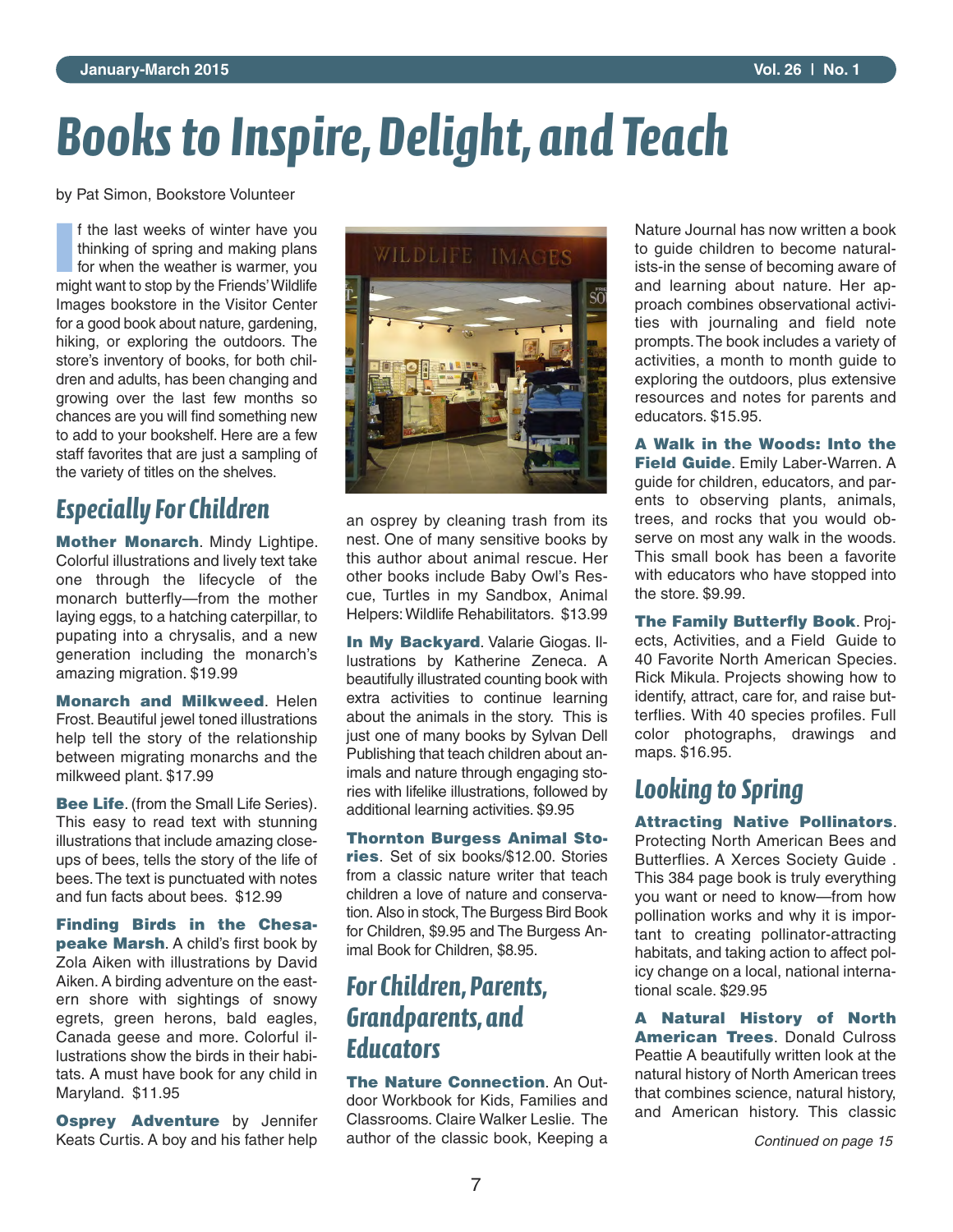# *Patuxent Research Refuge Public Events for 2015*

## *Refuge System Birthday Bash!*

#### **Saturday, March 14, 2015 10:00 am - 3:00 pm National Wildlife Visitor Center**

Live animals, live music, children's activities and crafts, wildlife habitat tram tours. (\$).

**FREE**; 301-497-5887

http://www.fws.gov/refuge/patuxent/

### *Kids' Fishing Day*

#### **Saturday, June 6, 2015 8:30 am - 12:00 pm National Wildlife Visitor Center**

Fishing demonstrations and instructions for ages 15 and under.

Catch and release fishing only.

Pre-registration required. Check website for details.

**FREE**; Call 301-497-5887 to register starting May 1, 2015 at 9:15 am. Space is limited. http://www.fws.gov/refuge/patuxent/

## *Wildlife Conservation and Recreation Day*

#### **Saturday, August 15, 2015 10:00 am - 2:00 pm Patuxent North Tract Entrance**

Learn about wildlife conservation and recreational opportunities through habitat exploration, children's crafts, fishing, archery and firearm demonstrations.

Check website for details closer to the event.

**FREE**; 301-497- 5770; http://www.fws.gov/refuge/patuxent/

## *Patuxent Wildlife Festival*

#### **Saturday, October 17, 2015 10:00 am - 3:00 pm National Wildlife Visitor Center**

Enjoy live animals, children's crafts, tram tours (\$), scientific demonstrations, and behind-the-scenes research tours of the USGS Patuxent Wildlife Research Center.

See where endangered Whooping Cranes and Sea Ducks are raised and studied.

**FREE**; 301-497-5887; http://www.fws.gov/refuge/patuxent/

## *Friends of Patuxent Wildlife Holiday Bazaar*

#### **Saturday, November 14, 2015 9:00 am - 4:00 pm National Wildlife Visitor Center**

Shop for wild and not-so-wild, new and gently-used treasures.

Find unique gifts and at the same time support the Patuxent Research Refuge and the Patuxent Wildlife Research Center. 301-497-5789; www.friendsofpatuxent.org

The National Wildlife Visitor Center is located off of Powder Mill Road between the Baltimore/Washington Parkway and MD Rt. 197 south of Laurel.

Visit http://www.fws.gov/refuge/patuxent/ or call 301-497-5887 for more information.

The Patuxent North Tract entrance is located of MD Rt. 198 between the Baltimore/Washington Parkway and MD Rt. 32 east of Laurel.

Visit http://www.fws.gov/refuge/patuxent/ or call 301-497-5770 for more information.

*Event participants with special needs should contact the Refuge at 301-497-5887 at least two weeks prior to an event to request special accommodations.*

# *Maryland Honey Harvest Festival-A Unique Experience for One and All*

By Dennis Hartnett

**O**n September 20, 2014, the annual Maryland Honey Harvest Festival was held at the National Wildlife Visitor Center. The Maryland Beekeepers Association hosted this event, which included a number of special and unique activities. There were demonstrations by beekeepers on extracting honey from hives, making beeswax candles and raising honeybees.

During the event, the staff and volunteers of Patuxent held interpretive shuttle tours, and provided arts and crafts for children. Local honey and hive products were for sale in the lobby, and the Crane Café, run by the Friends of Patuxent was in operation with a lunch menu.

The participants had the unique experience of watching bees communicating with each other and viewing beekeepers in action.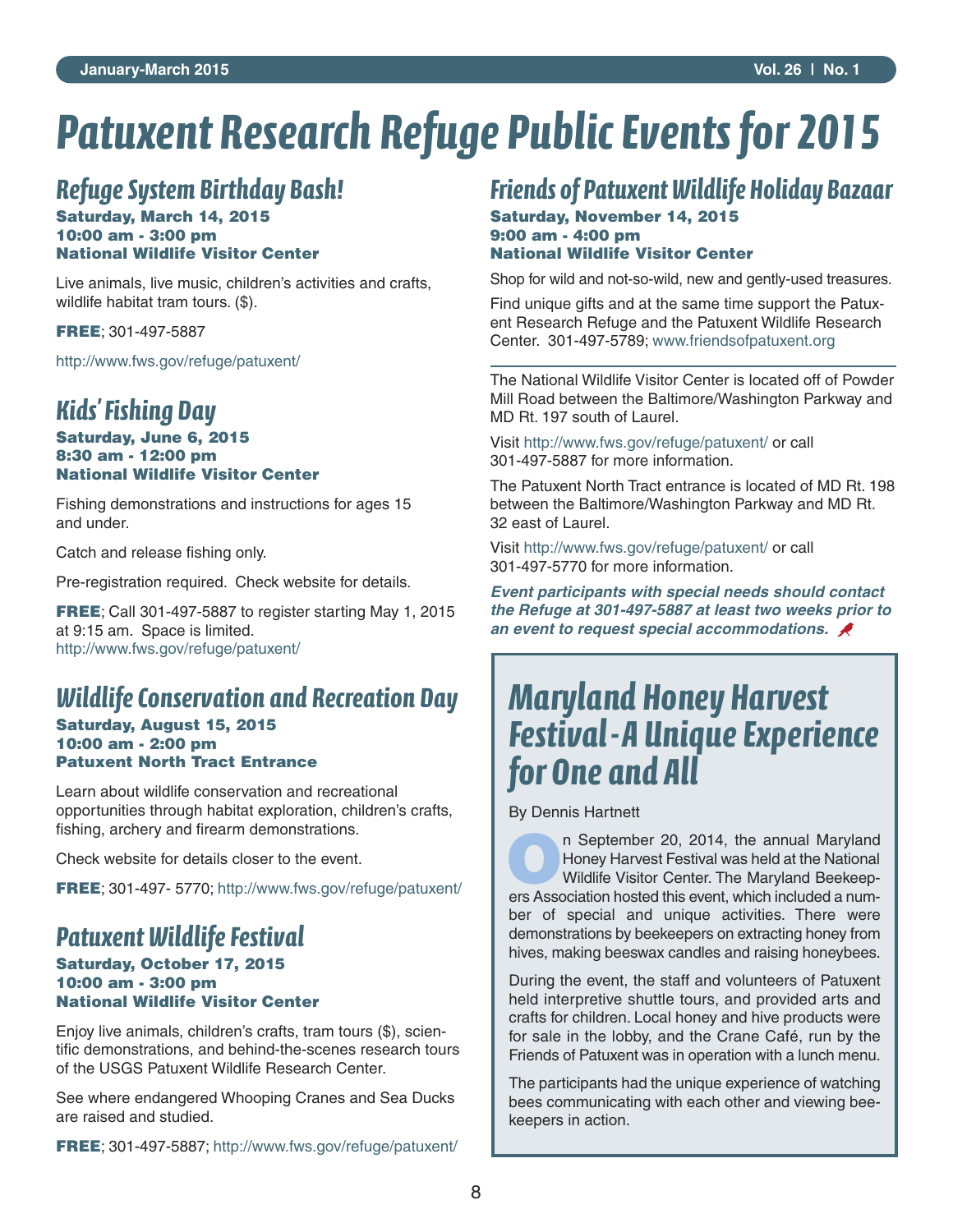#### **January-March 2015 Vol. 26 | No. 1**

# *e Big Sit 2014 We Came, We Sat, We Counted!*

Ross Feldner, Big Sit! Event Coordinator 2014

**T**he Patuxent Research Refuge once again took part in the 2014 Big Sit and despite a soggy, drizzling day, visibility and equipment restrictions, our group reported a tally of 31 species of birds in about 4 hours!

The Big Sit! is an annual, international, noncompetitive October birding event hosted by Bird Watcher's Digest and founded by the New Haven (CT) Bird Club. The National Wildlife Refuge System has adopted it as an activity for National Wildlife Refuge Week.



The idea is simple - Identify a 17 foot di-

ameter circle near the National Wildlife Visitor Center, set up chairs, binoculars and spotting scopes, and identify as many birds as you can.



*Dave Burgevin uses the refuge's new spotting scope to zero in on a Great Blue Heron.*

After deciding to move our 'circle' from it's original position near the Loop Trail to the back of the Visitor Center due to the rain we began our tally of bird species which included Ruddy Ducks, Pied-Billed Grebes, Ring-Necked Ducks, Great Blue Herons (we observed one gulping down a frog for breakfast!), an Osprey, Lesser Scaups, a Red-Shouldered Hawk, a Red-Tailed Hawk, a Blue Grosbeak and many others.

*Continued on page 15*

# *Reflections From A Fall Intern*

By Natasha Shangold

**Being the Fall Environmental Interpretation Intern was**<br>quite the experience. From the moment I stepped into<br>the National Wildlife Visitor Center, I gained a sense quite the experience. From the moment I stepped into of a close knit community. I was quickly given assignments left and right, first being the Honey Harvest Festival and then the Brownie Scouts Bugs Workshop. I even led my first tram tour on my first day. For the Honey Harvest Festival, I cut out over what felt like a million yellow circles, black legs, and coffee filter wings. However, the cramps in my hands were worth the happiness I knew children would feel, and that to me is priceless. I helped with the Brownie Scouts Bugs Workshop. Although it was on a Saturday, a day I was not scheduled to intern, it was fun teaching the Brownie Girl Scouts about the differences between spiders and daddy long legs.

Every Sunday, I looked forward to distributing the weekly schedule to everyone, and updating the conference room schedule white board. Much of my days were spent planning the Webelos Forester Workshops, and planning my first interpretive program, Nature Tots: Changing Colors. This program teaches three to four year olds about autumn and was quite a challenge. Collecting different colored leaves and making leaf rubbings with them was so much fun. And then there was the Patuxent Wildlife Festival, which was an exciting day. From selling bus tickets to view the Whooping Cranes or leading a tram tour, I enjoyed what the day had to offer.

When I was a judge for the Science Bowl, I had no idea what to expect. I was on the edge of my seat the whole time when there was a tie during the third round. And then there was The Bear Workshop, which was very interesting. Making pinecone bird feeders was the best part. I even enjoyed being a puppeteer during the "Who's Afraid of the Little Brown Bat" puppet show. Lastly, I had fun with my Hiding Hibernators program, and looking for signs of hibernation with five to seven year olds.

So thank you to all who mentored and supported me during my internship. I could not have done it without you.

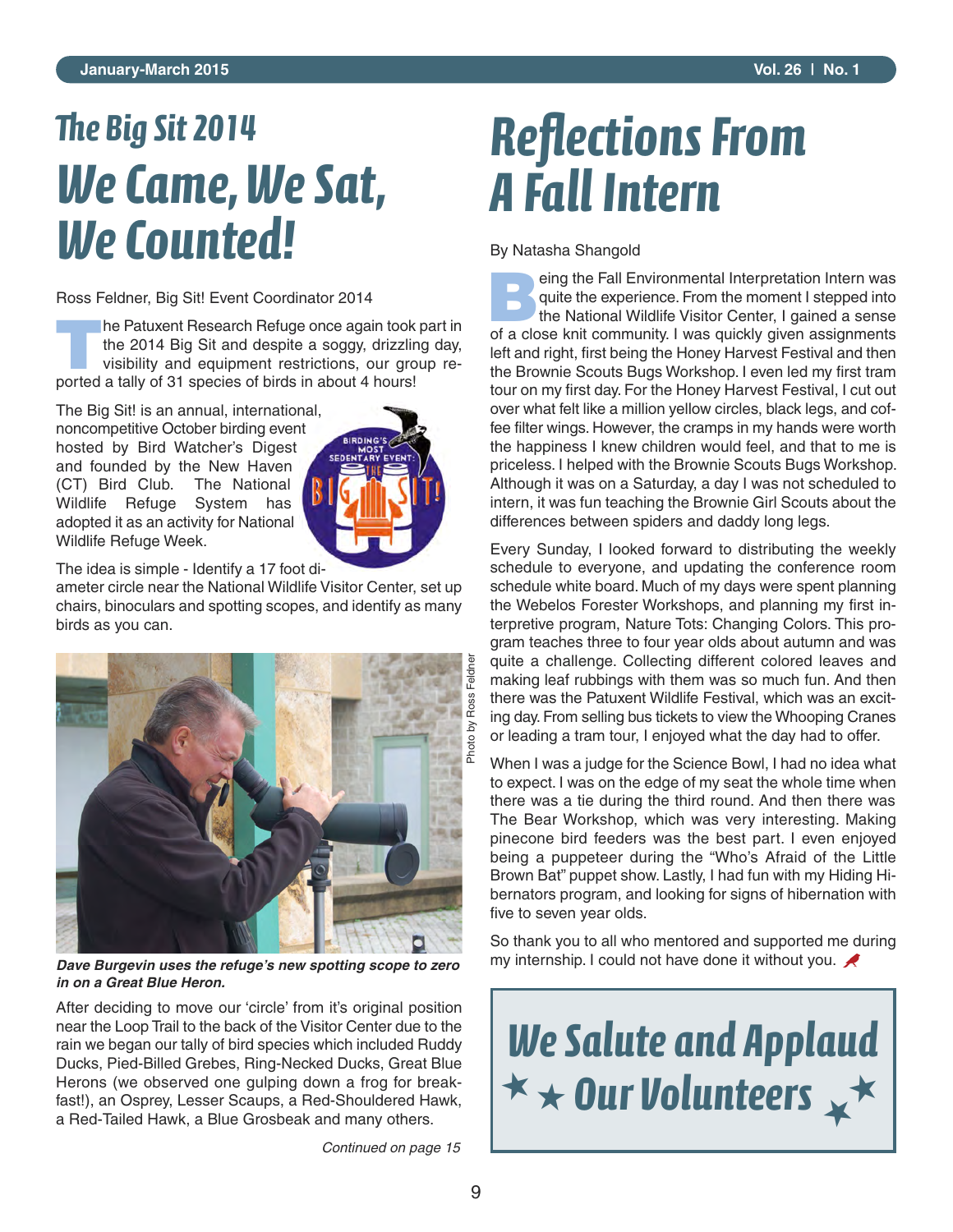# *Winter 2015 in the Hollingsworth Gallery*

Faith Leahy-Thielke, Patuxent Research Refuge Volunteer

**This coming winter's exhibits<br>
should provide a big draw in the<br>
Center's gallery. Patuxent's** should provide a big draw in the Center's gallery. Patuxent's staff are featured in January. Joseph Giitter, a prior exhibitor who described his December 2012 show as his "first major nature exhibit", will return in February. Kathleen McConnell, who actually resides on our Laurel tract, will contribute her oils in March.

Jonathan Male, Sam Droege, Johanna Lutmerding, Diana Ogilvie, Jen Hill, Dennis Hartnett and Dr. Jeff Hatfield have all indicated they'll be exhibiting their work. The latter four have described what they'll be contributing. Diana Ogilvie has worked at Patuxent since 2009. She currently serves as a Visitor Services Park Ranger and Volunteer Coordinator. When her family gave her a Nikon point-and-shoot as a gift, she was unstoppable! Not just our "shared essence and universal connectedness with wildlife", but sometimes "embarrassing" family moments were ones she captured digitally! She relates a problem last year in Antarctica: removing gloves and snapping pictures before frostbite sets in can be complicated by an enterprising penguin! She'll display some shots from that marvelous experience. Jen Hill is a current employee at the Refuge who first came to Patuxent as an intern in 2003. She'd studied natural resource management and forestry in South Africa as well as in this country. She's worked in landscaping and traveled on mission trips. Along the way, she always sketched. Jen describes these sketches as mostly unfinished - collected often on scrap paper or the backs of meeting agendas.These days she's part time at the refuge - so she can be with her children - "human and fur"! Dr. Jeff Hatfield has been a quantitative ecologist for the U.S. Geological Survey at Patuxent since 1988. He

researches endangered birds and their habitat, and conducts vegetation studies in Maryland, Texas and ... Hawaii! There and here in Maryland he has studied Chinese watercolor painting. The red stamps on most of his work represent his first and last names in Chinese. He'll display paintings of wildlife and exotic flowers and plants. Dennis Hartnett is the Environmental Education Coordinator for the Patuxent Refuge. In 2005, he too, began as an intern, but moved into a permanent po-

## *When her family gave her a Nikon point-and-shoot as a gift, she was unstoppable!*

sition in 2011. He writes that he is an amateur digital photographer who enjoys "being outdoors observing nature". He'll be submitting photos of wildlife taken over the last few years.

February marks the return of Joseph Giitter, the founder of Bohemian Photoworks of Rockville. In December 2012, we enjoyed his "Impressions of Nature". Although he is an experienced professional portrait photographer, Giitter writes that he has been increasingly drawn to wildlife and nature photography. His February exhibit will feature "unique wildlife portraits", and the "special places that they depend on for their survival". He'll include several awardwinning photos including one of bald eagles at Blackwater that graced the cover of the 2012 Chesapeake Bay Report Card - and one of sandhill cranes featured on the November/December 2014 issue of the National Wildlife Federation Magazine.

March features the oil paintings of Kathleen Marshall McConnell. She began her artistic journey studying the techniques of the Old Masters at the Conrad-Miller studio in Fells Point. The Baltimore native was drawn however by the peace and solitude of Maryland's Eastern Shore. She followed her family to Bozman and Snow Hill. Later, she studied at the Beartooth School of Art in Montana where she enjoyed the tutelage of artists she describes as great. Her work hangs in private homes on the "shore" as well as in Ocean City's Hilton Hotel and "preferred" galleries.

*Winter exhibits should be wonderful!*

## *Calling for Your Articles and Photos Please*

**We're looking for articles—<br>
your articles—and cool<br>
photos for future Friends** your articles—and cool newsletters. You don't have to be a professional writer. Just jot down a paragraph or two about a nature topic dear to your heart.Or send us a photo or two of a beautiful plant, cute wild critter, or people at a Refuge or Friends event.And if you will, please include a caption for your photos.

Please consider sending us your article and/or your photos for your next newsletter. Make sure to title your article and include your name and volunteer position. When you send it, put Newsletter Article in the Subject Line of your email. We'd like to hear from YOU. Here's where to send them: ross feldner@verizon net or jelatham@verizon.net. Thank you so much!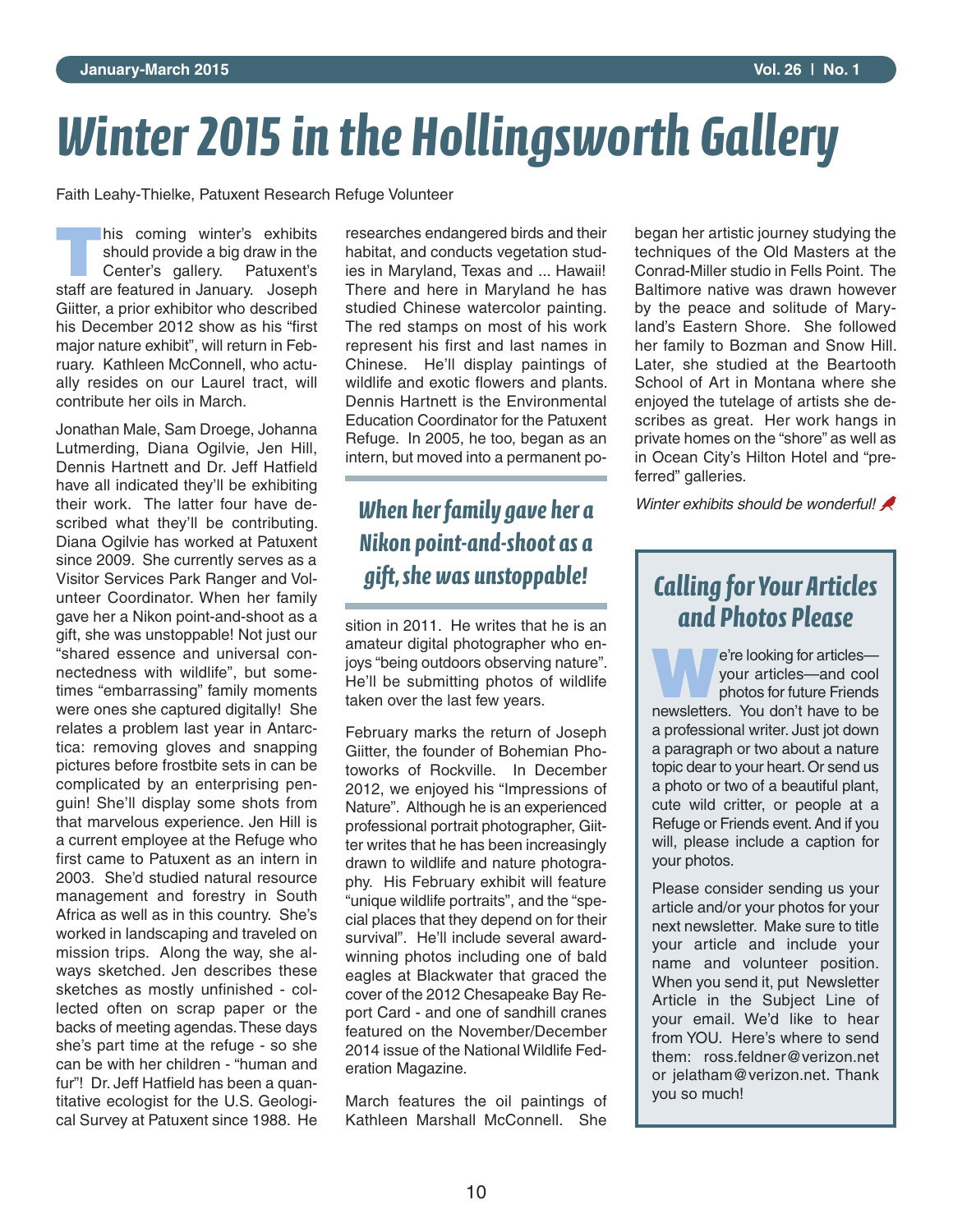### *We Must Help Nature Adapt to Climate Change Continued*

*Continued from page 1*

The U.S. Fish and Wildlife Service is working with the scientific, conservation and business communities to prepare for these impacts and ensure forwardthinking and effective conservation of fish, wildlife and plants, and their habitats. Guided by the President's Climate Action Plan and the National Fish, Wildlife and Plants Climate Adaptation Strategy, we are leading efforts to protect natural resources.

The scale and intensity of climate change impacts pose an enormous challenge.

But there is hope, and we are making progress. Here are a few examples:

• At Neal Smith National Wildlife Refuge in Iowa, the Service and partners are finding that restoring diverse, native tall-grass prairie vegetation helps protect the soil year-round, slowing overland flow of water. It also helps recharge groundwater and provide important habitat.

• By planting trees at refuges in the Red River and Lower Mississippi River valleys of Louisiana, the Service and partners are reducing greenhouse gases in the atmosphere and restoring habitat that feeds and shelters songbirds and other wildlife. Similarly, refuges in Texas, Hawaii and Kansas are planting trees to restore habitat and reduce greenhouse gases.

### *The scale and intensity of climate change impacts pose an enormous challenge.*

- Refuge managers in North Carolina and Virginia are helping to restore the natural hydrology of peatland ecosystems, which reduces fire potential and cuts carbon emissions.
- In California, refuge staff, Coastal Program staff and partners have been working to raise the elevation of former salt marsh areas around Humboldt Bay that have experienced significant subsidence. This project has helped offset the loss of approxi-

mately 95 percent of historic salt marsh around the bay, and builds resiliency to climate change and sealevel rise by providing areas for salt marshes to migrate to behind dikes.

- Biologists and university researchers have been monitoring the ecological impacts of climate change, such as the rising treeline in the mountains and American marten colonization of the lowlands, at Kenai Refuge in Alaska.
- The Refuge System has worked to reduce its carbon footprint by purchasing hybrid vehicles, constructing low-energy "green" visitor center/headquarters buildings and installing renewable wind and photovoltaic systems.

What happens in the next few decades will have profound implications for society. How we choose to respond here and now - or whether we respond at all - will determine the kind of world in which we and our families live for the foreseeable future, as well as the kind of world we leave to future generations. Everyone has a stake in the outcome of those efforts - and we must succeed.

# **JOIN TODAY! MEMBERSHIP APPLICATION**

| <b>FRIENDS OF</b><br><b>PATUXENT</b><br>(E-mail address will not be sold or shared.<br>It will be used for Friends and Refuge announcements only.)                   |  |  |  |  |  |  |  |
|----------------------------------------------------------------------------------------------------------------------------------------------------------------------|--|--|--|--|--|--|--|
|                                                                                                                                                                      |  |  |  |  |  |  |  |
| $\Box$ New $\Box$ Renewal $\Box$ Individual (\$15/yr) $\Box$ Family (\$20/yr) $\Box$ Contributor (\$50/yr)<br>$\Box$ Sponsor (\$100/yr) $\Box$ Life (\$500) Donation |  |  |  |  |  |  |  |
| Make check to "Friends of Patuxent" and mail to address on page 16.                                                                                                  |  |  |  |  |  |  |  |
| $\Box$ Check here if you would like save a tree by reading our quarterly newsletter online.                                                                          |  |  |  |  |  |  |  |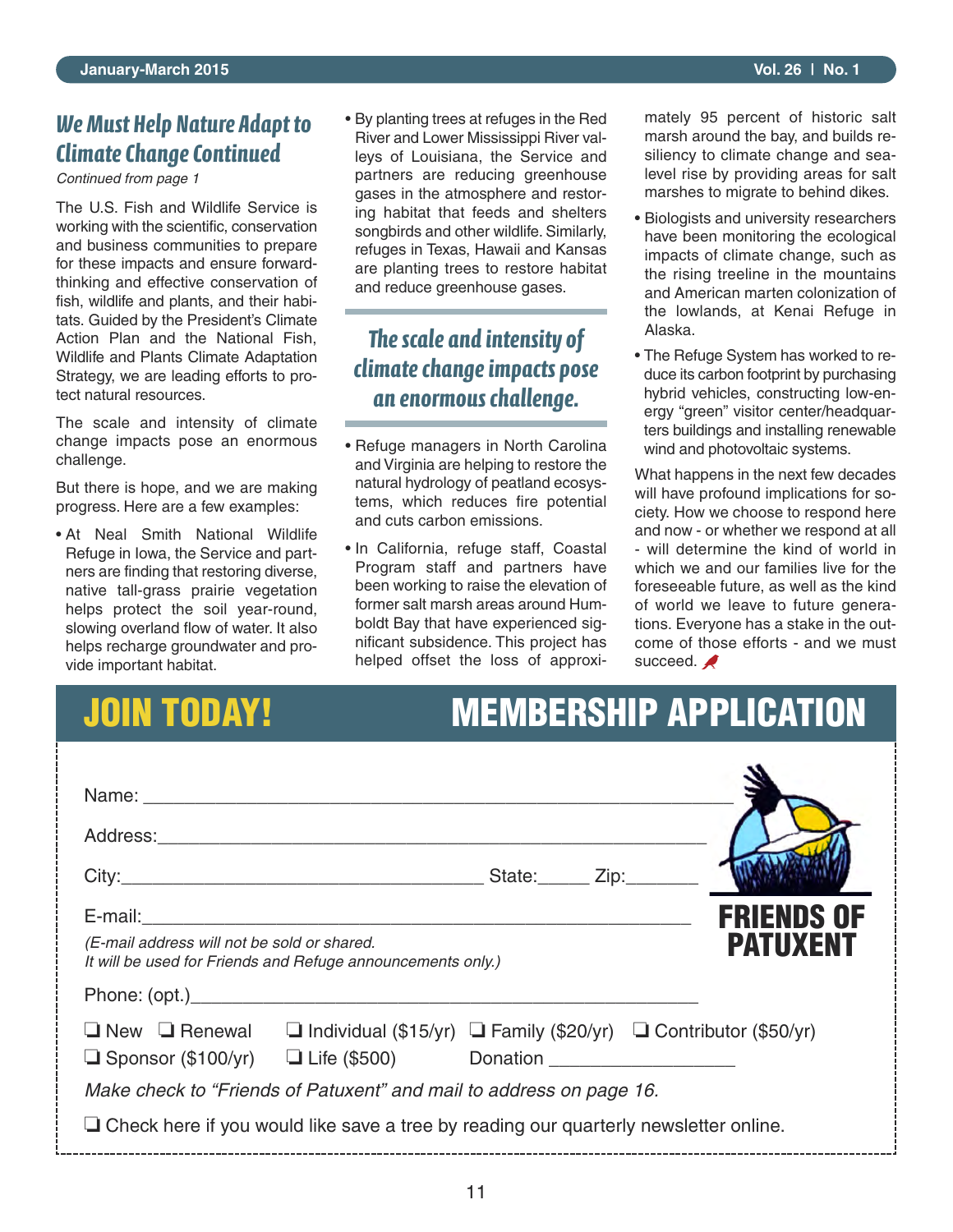# *Delmarva Fox Squirrel Removed From Endangered Species List*

**The Delmarva fox squirrel, one of<br>the first animals protected<br>under the federal Endangered** the first animals protected under the federal Endangered Species Act a half-century ago, has rebounded, prompting federal Interior Secretary Sally Jewell's announcement that it will be removed from the Endangered Species List.

"The Delmarva fox squirrel is a perfect example of how the Endangered Species Act works not only to pull plants and animals back from the brink of extinction but can also provide flexibility to states and private landowners to help with recovery efforts while at the same time supporting important economic activity," Jewell said.

Federal officials believe that the recovery both in squirrel numbers and re-expansion into its native range make the species able to withstand future threats.

One of the animals on the first list of endangered species nearly a half century ago, the squirrel has recovered across many parts of its historic range.

Larger than other squirrel species and generally not found in urban areas, the Delmarva fox squirrel ranged throughout the Delmarva (Delaware, Maryland, Virginia) Peninsula before experiencing a sharp decline in the mid-20th century due to clearing of forest for agriculture and development, short-rotation timber harvest and over-hunting. The population fell to 10 percent of its historic range, confined mostly to remote areas of Maryland's Eastern Shore because of habitat loss and hunting presure.The animal was listed as an endangered species in 1967. The squirrel was one of 67 species listed under the Endangered Species Preservation Act in 1967, the predecessor law of the Endangered Species Act, which was enacted six years later.

The regional population of fox squirrels has increased from that 10 percent fig-



ure in 1967 to 28 percent according to Cherry Keller, a biologist with the U.S. Fish & Wildlife Service.

More than 80 percent of the squirrel's habitat is on private land. Since its listing, the squirrel's range has increased from four to 10 counties in the Delmarva Peninsula. Efforts contributing to recovery include translocation of animals to establish new populations, closing of the targeted hunting season, growth and dispersal of the population, and protection of large forested areas for habitat.

You can see the squirrel on several national wildlife refuges: Blackwater in Maryland; Chincoteague in Virginia; and Prime Hook in Delaware.

In its 2012 five-year review, the Service followed a rigorous process to assess the Delmarva fox squirrel's extinction risk: http://www.fws.gov/midwest/endangered/recovery/5yr\_rev/index.html.

For more information the Delmarva fox squirrel see:

Recovery fact sheet: http://www.fws. gov/endangered/esa-library/pdf/recovery.pdf

Web site: http://www.fws.gov/chesapeakebay/EndSppWeb/DFS/index.html

## *Around the Refuge*



*Monarch butterfly caterpillar on a milkweed in the schoolyard habitat*



*Downy sunflowers (Helianthus mollis) in the Monarch Waystation in the North Tract*



*Assassin Bug impaling a bumble bee*



*Old military road that is now a path*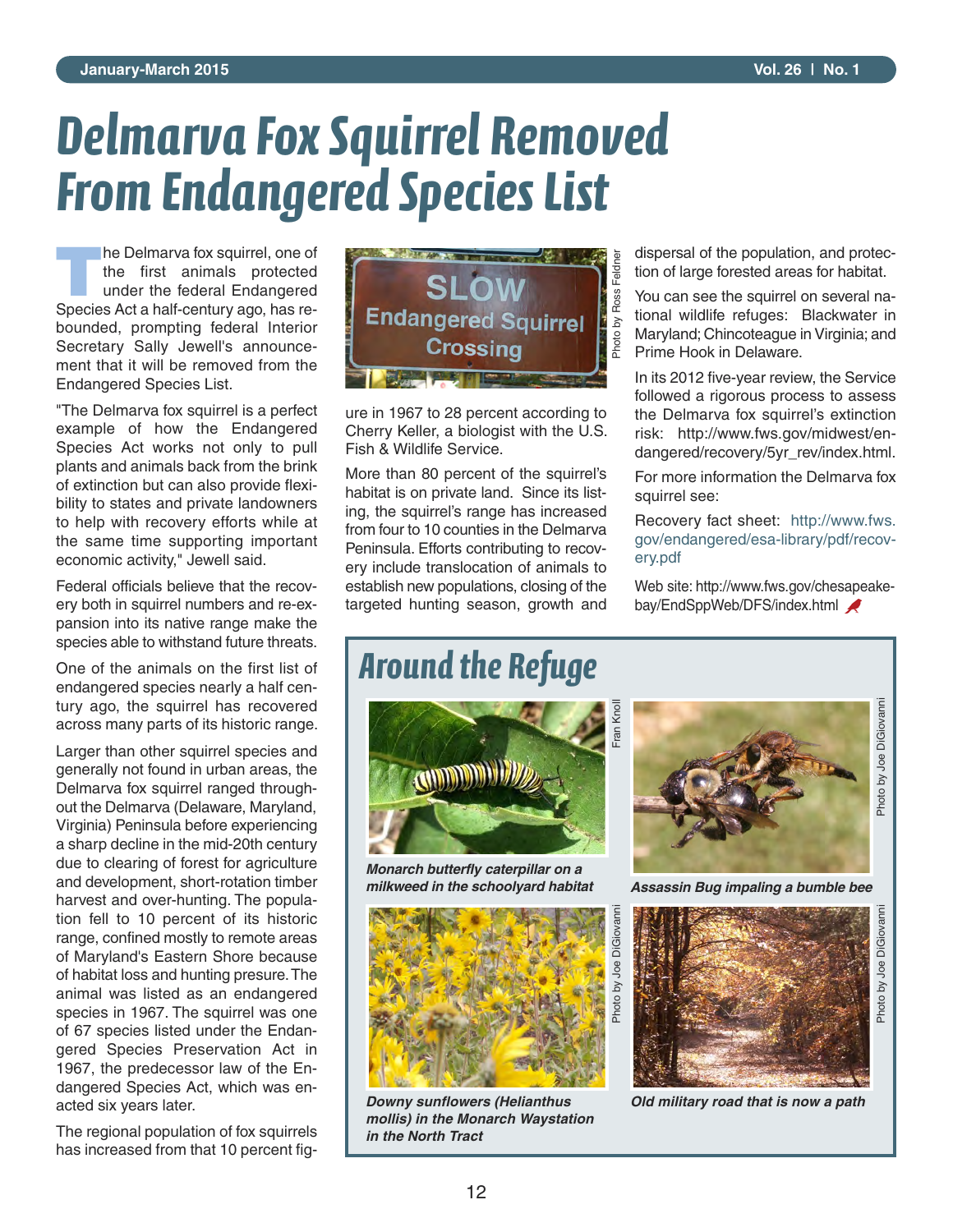# *Blast From the Past Reprinted From November 1996 issue*

By Carolee Wende

**Sometimes I think we have the calendar order of the seasons a** little confused. Personally, I calendar order of the seasons a think that we should consider autumn the first season of the year - and not just because there are so many birthdays in my family during this season!

I am writing as we head into the last week of September. The autumn equinox has just passed, and our days are getting shorter. The sun's longer rays flood our morning and evening drives with a radiance like no other time of the year. Add to that the brilliant reds, yellows and oranges of the maples, oaks, poplars and dogwoods, and you see colors that neither Van Gogh nor Rembrandt ever captured. The glorious colors and the crispness in the air revitalize the laziness that summer lulled us into.

However, my point in wanting to change this seasonal order comes from a professional point of view, as in "real life", I am a microbiologist. Last week, I "did" two tram interpretations, and noticed that the skunk cabbage had just about disappeared for its annual

hibernation. As we passed through the forest areas and rode past the impoundments with some of our feathered migratory guests, the seasonal change was evident. But I hit my stride when we enter the forests, with their floors becoming velvety with fallen leaves and branches, and the mushrooms and bracket fungi popping up. I always automatically start rambling on about how important microbes are in the eternal cycle of life on this planet when the tram tour enters its "decomposition area", for



this decomposing matter, or detritus, forms the base for all of our aquatic and terrestrial food webs.

Now, with falling leaves, harvested plants, seeds primed for plucking or replanting, animals and birds readying themselves for their "long winter's

nap", it seems that we should consider autumn as the season of preparation. This is the time when nature makes ready for what is to come. It is a time when we inaugurate the first steps in the annual cycle of incubation, birth, growth and maturation. It is a time of advent, if you will: the first season of the year.

So, little bacteria and fungi and viruses - do your thing! Chomp up those leaves and snake skins and the remains of the eagles' lunches! Follow through with your recipe which provides the rich nutrients for our beautiful wetlands and marshes and forests - show us how to REALLY recycle and provide for our future. Help us celebrate the beauty of the circle of life as we prepare for the year to come.

### *Happy New Year, Mother Earth!*

13

### *Selection From the Annual Environmental Film Festival in the Nation's Capital to be Shown at Patuxent*

By Lisa Bierer-Garrett

**T**he film for the 2015 Film Festival we have selected is *Field Biologist*, an award winning film about a young man who goes to Costa Rica and sets up a bird banding lab on his family's land. It is funny, inspiring and has beautiful bird photography.

We will have the filmmaker Jared Fisher, available to come be our guest speaker! We may also have the star, Tyler Christensen of *Field Biologist*, if his schedule allows (TBA).

I also plan on inviting our USGS Bird Banding Lab to have a display. I want to invite a bander from the Lab to also speak at the event.

Right now we are looking at 1 pm on Saturday March 28th as the tentative Festival film viewing time.

If there are any FOP volunteers that would like to help as ushers, AV help, publicity, or any other support we would be happy for the help!

This has been a great event that brings in lots of new visitors from the DC metro area to our beautiful Visitor Center. Come on out and support the Festival.

For more info on the entire film festival schedule go to http://www.dcenvironmentalfilmfest.org/

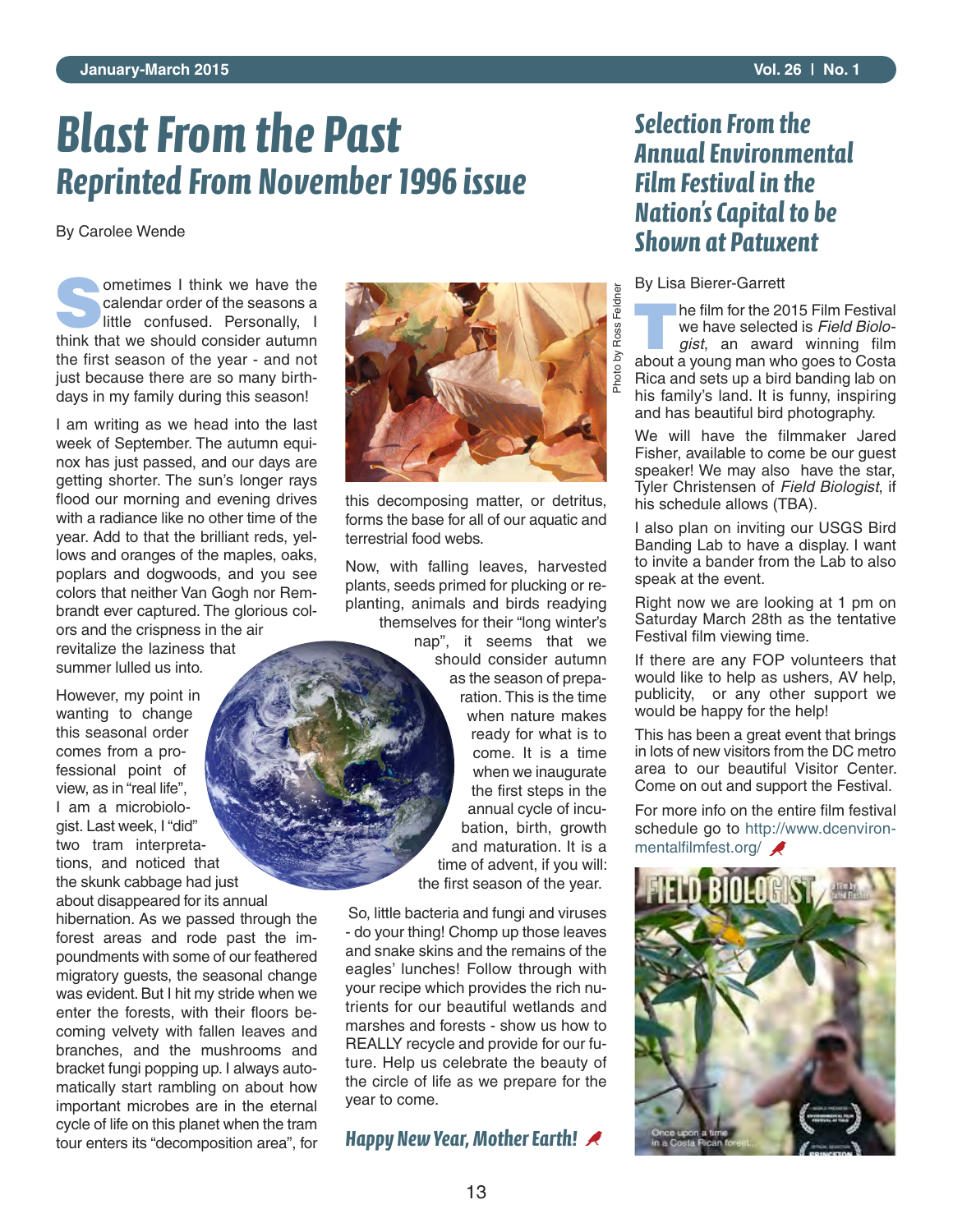# *Friends of Patuxent Hosts 2014 Wildlife Holiday Bazaar*

#### by Lisa Bierer-Garrett

**Kudos go to Brenda Stone and the Wildlife Holiday**<br>Bazaar Committee for a very successful event. Many<br>Friends of Patuxent and Patuxent volunteers came out Bazaar Committee for a very successful event. Many to support the event that was held on November 15th, 2014.



The variety of handcrafted merchandise provided by the vendors was amazing, from beautiful painted ostrich eggs and hand carved objects to painted, woven, knitted and quilted items of wonderful quality.

There was a Friends thrift shop with many kinds of donated items and a bake sale. There were kids craft tables and kids gift shop in two areas, and so much to choose. It was a very good event for the discerning shoppers that came out. We had almost 500 folks attend and the vendors were very happy overall. The Wildlife Images Bookstore also had brisk sales.

Volunteers helped with food, crafts, directions, children's programs, money handling and so much more. It was a busy event and a good fundraiser for the Friends.

Tom and Evelyn Kirby really stepped up. Tom was festively dressed with a Santa hat working in the kids' area, Candy Cane Lane. Evelyn was called in, at the last minute to manage the bake sale and Crane Cafe. With help from Lucy Grimes, the ladies cooked and sold about 70 hotdogs, drinks and over a hundred tasty snacks! Several other volunteers and I helped man the bake sale, which sold out by 2 P.M. Wow.

I was asked to read for the Story Time, and happily obliged. There was a good turnout for story times and also the live animal show provided by Laurel Harrison.



Many volunteers were asked by terrifically organized Volunteer Coordinator, Susan Minter, to pinch hit in a variety of tasks.

The total profit for the event was about \$2,600 dollars. Brenda Stone, the event coordinator, felt she had met the event goals with terrific attendance numbers, happy vendors and a good profit for the Friends of Patuxent and the Refuge. Next year's date is picked for November 14, 2015.

It is events like this that let general visitors see the true face of Patuxent volunteers and staffers that keep the National Wildlife Visitor Center open on a daily basis, and showcase their love of this place.

#### **I'm glad I got to be a part of a great kickoff for the Holiday Season.**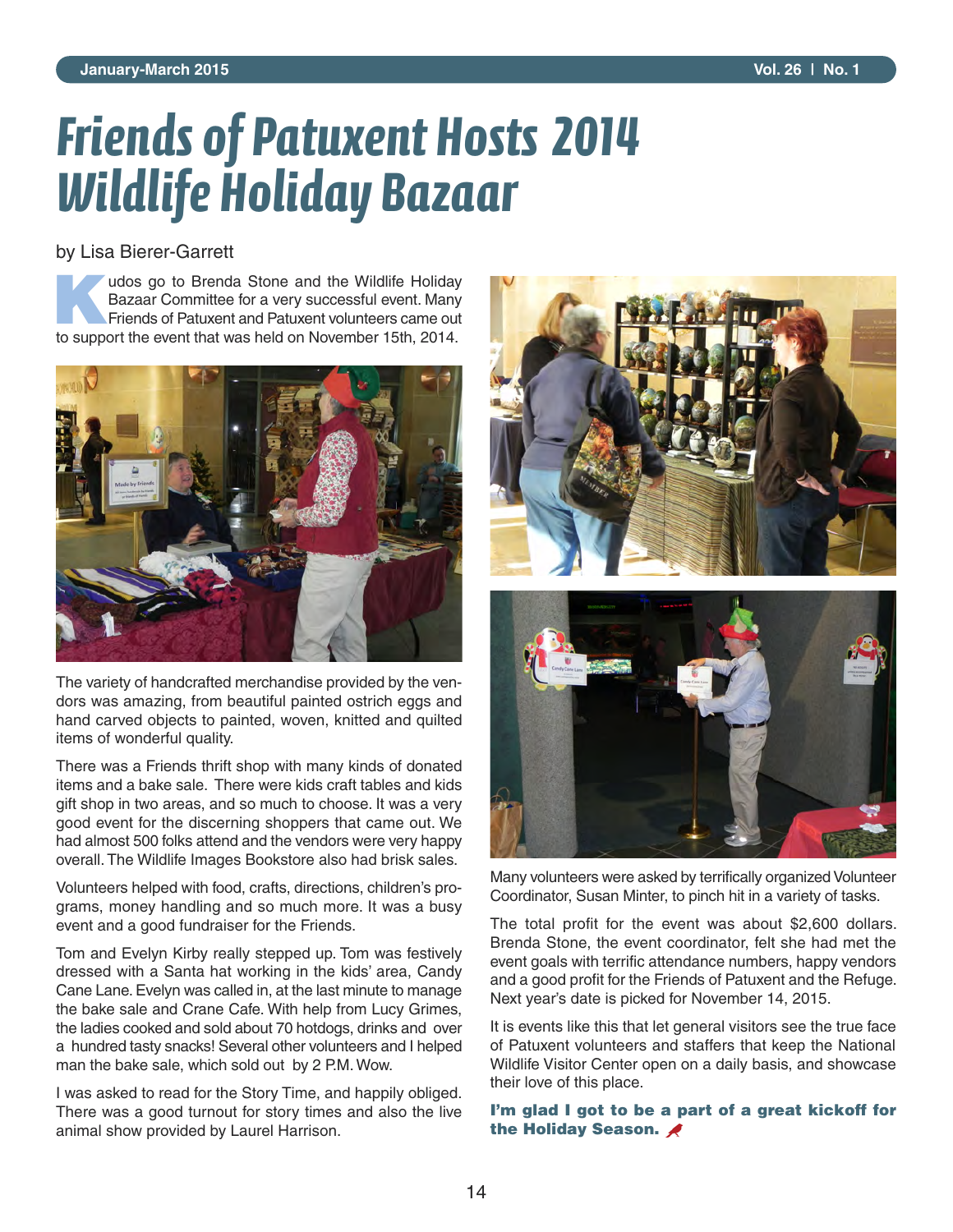# *Want to Teach Others About Wildlife? Read On!*

re you or someone you know interested in gaining experience as an outdoor educator? Then look no further than the Visitor Services and Environmental Interpretation internships at Patuxent Research Refuge! Educators at Patuxent develop and conduct creative nature programs, tram tours and puppet shows for visiting children and families, programs for Scouts and school groups, learn the daily operations of a visitor center and much more! We are currently looking for motivated and enthusiastic individuals to fill these internship positions. Positions are non-paid part time to full time opportunities that include weekdays and weekends. Interns are eligible for free on-site housing. If you or someone you know may be interested visit our website for internship dates and application requirements. Don't delay as application deadlines are fast approaching!

http://www.fws.gov/refuge/Patuxent/what\_we\_do/intern ships.html

More interested in Biology? You can find those opportunities also listed at the above link.

### *Books to Inspire, Delight, and Teach*

*Continued from page 7*

book will keep you occupied for hours or you can extend the pleasure of the author's poetic prose by reading one short essay at a sitting. \$18.95

**Naturescaping Workbook: A Step-by-Step Guide for Bringing Nature to Your Backyard**. Beth O'Donnell Young. A gardening book for creating a garden that is a haven for birds, bees, and butterflies, and that requires little weeding pruning, or mowing. Includes plans, plant lists, resources, and photos. This book is sure to inspire you to take another look at your garden. \$24.95.

**Country Walks Near Baltimore**. \$14.95 and Country Walks Near Washington \$19.95. Longstanding, detailed, frequently updated, totally reliable guides by Alan Fisher to places to walk in the Baltimore and Washington environs.

**The Complete Book of Hummingbirds**. Tony Tilford. A detailed guide with close up photos of hummingbirds that range from Tierra del Fuego to Alaska. \$19.95

And finally, don't forget that the store has an extensive selection of Field Guides as well as plastic-coated, waterproof Folding Guides that are perfect to slip into your backpack as you walk the refuge.

### *We came, We sat, We counted!*

*Continued from page 9*



*L-R: Larisa Ford, visitor and Park Ranger Amy Shoop getting a better look.*

The results were tallied and reported to the Big Sit website which you can view at http://www.birdwatchersdigest. com/bwdsite/connect/bigsit/index.php?sc=migration.

Thanks to our volunteers and Park Ranger Amy Shoop, who with their humor, birding skills and camaraderie brightened the day and helped make the event fun and successful. Although we didn't get a high number of participants, the ones that came were enthusiastic and had a great time. Several families visited the sit with one boy remarking "Look at the birds!" with a *Sense of Wonder* that would make Rachel Carson proud.



*L-R: Stephanie Everett, visitor, Larisa Ford and Park Ranger Amy Shoop consult a field guide.*